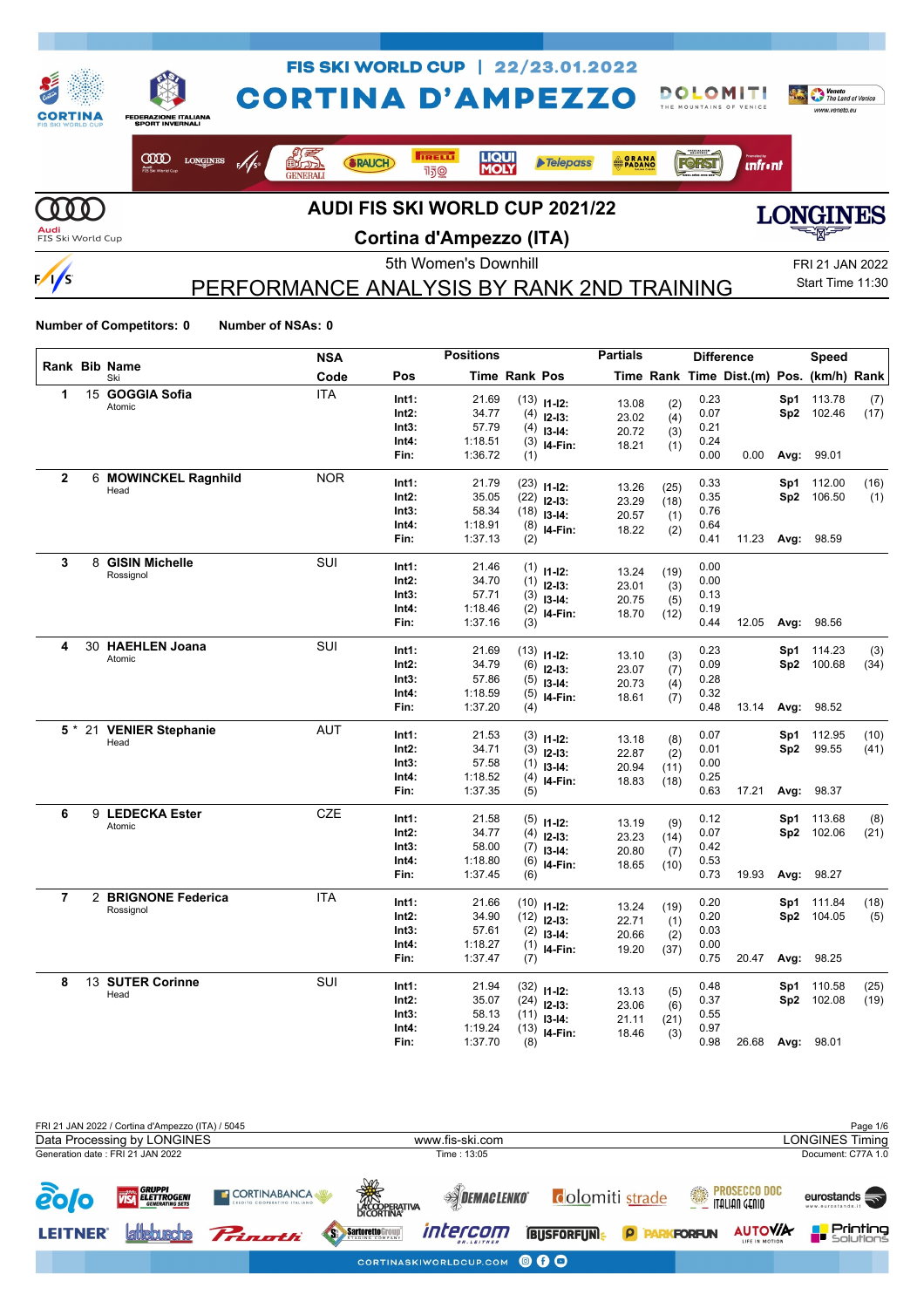

 $\frac{1}{s}$ 

**Audi**<br>FIS Ski World Cup

# **AUDI FIS SKI WORLD CUP 2021/22**

**Cortina d'Ampezzo (ITA)**



PERFORMANCE ANALYSIS BY RANK 2ND TRAINING

5th Women's Downhill FRI 21 JAN 2022 Start Time 11:30

|    |  |                             | <b>NSA</b> |                | <b>Positions</b> |                      |                           | <b>Partials</b> |             |              | <b>Difference</b>                        |       | <b>Speed</b>         |             |
|----|--|-----------------------------|------------|----------------|------------------|----------------------|---------------------------|-----------------|-------------|--------------|------------------------------------------|-------|----------------------|-------------|
|    |  | <b>Rank Bib Name</b><br>Ski | Code       | Pos            |                  | <b>Time Rank Pos</b> |                           |                 |             |              | Time Rank Time Dist.(m) Pos. (km/h) Rank |       |                      |             |
|    |  | 9 * 37 WILES Jacqueline     | <b>USA</b> | Int1:          | 21.64            |                      | $(8)$ 11-12:              |                 |             | 0.18         |                                          |       | Sp1 115.47           | (1)         |
|    |  | Rossignol                   |            | Int2:          | 34.88            |                      | $(9)$ 12-13:              | 13.24           | (19)        | 0.18         |                                          |       | Sp2 104.82           | (4)         |
|    |  |                             |            | Int3:          | 58.08            |                      | $(10)$ 13-14:             | 23.20<br>21.03  | (12)        | 0.50         |                                          |       |                      |             |
|    |  |                             |            | Int4:          | 1:19.11          |                      | $(9)$ 14-Fin:             | 18.63           | (17)<br>(8) | 0.84         |                                          |       |                      |             |
|    |  |                             |            | Fin:           | 1:37.74          | (9)                  |                           |                 |             | 1.02         | 27.76                                    |       | Avg: 97.97           |             |
| 10 |  | 16 STUHEC IIka              | <b>SLO</b> | Int1:          | 21.82            |                      | $(27)$ 11-12:             |                 |             | 0.36         |                                          | Sp1   | 113.44               | (9)         |
|    |  | Stoeckli                    |            | Int2:          | 35.06            |                      | $(23)$ 12-13:             | 13.24           | (19)        | 0.36         |                                          |       | Sp2 101.67           | (23)        |
|    |  |                             |            | Int3:          | 58.28            |                      | $(14)$ 13-14:             | 23.22           | (13)        | 0.70         |                                          |       |                      |             |
|    |  |                             |            | Int4:          | 1:19.20          |                      | $(11)$ <sub>14-Fin:</sub> | 20.92           | (10)        | 0.93         |                                          |       |                      |             |
|    |  |                             | Fin:       | 1:37.75        | (10)             |                      | 18.55                     | (6)             | 1.03        | 28.03        | Avg:                                     | 97.96 |                      |             |
| 11 |  | 5 SIEBENHOFER Ramona        | <b>AUT</b> | Int1:          | 21.54            |                      |                           |                 |             | 0.08         |                                          | Sp1   | 112.35               | (14)        |
|    |  | Fischer                     |            | Int2:          | 34.88            | (9)                  | $(4)$ 11-12:              | 13.34           | (29)        | 0.18         |                                          | Sp2   | 103.50               | (7)         |
|    |  |                             |            | Int3:          | 58.07            | (9)                  | $12-13:$                  | 23.19           | (11)        | 0.49         |                                          |       |                      |             |
|    |  |                             |            | Int4:          | 1:18.83          | (7)                  | $13-14:$                  | 20.76           | (6)         | 0.56         |                                          |       |                      |             |
|    |  |                             |            | Fin:           | 1:37.79          | (11)                 | I4-Fin:                   | 18.96           | (26)        | 1.07         | 29.11                                    | Avg:  | 97.92                |             |
| 12 |  | 19 CURTONI Elena            | <b>ITA</b> | Int1:          | 22.01            |                      |                           |                 |             | 0.55         |                                          |       | Sp1 111.94           | (17)        |
|    |  | Head                        |            | Int2:          | 35.17            |                      | $(37)$ 11-12:             | 13.16           | (7)         | 0.47         |                                          |       | Sp2 102.48           | (15)        |
|    |  |                             |            | Int3:          | 58.21            |                      | $(28)$ 12-13:             | 23.04           | (5)         | 0.63         |                                          |       |                      |             |
|    |  |                             |            | Int4:          | 1:19.11          |                      | $(12)$ 13-14:             | 20.90           | (9)         | 0.84         |                                          |       |                      |             |
|    |  |                             |            | Fin:           | 1:37.94          | (12)                 | $(9)$ 14-Fin:             | 18.83           | (18)        | 1.22         | 33.13                                    | Avg:  | 97.77                |             |
| 13 |  | 12 TIPPLER Tamara           | <b>AUT</b> | Int1:          | 22.01            |                      |                           |                 |             | 0.55         |                                          |       | Sp1 110.62           | (24)        |
|    |  | Salomon                     |            | Int2:          | 35.20            |                      | $(37)$ 11-12:             | 13.19           | (9)         | 0.50         |                                          |       | Sp2 102.82           | (13)        |
|    |  |                             |            | Int3:          | 58.33            |                      | $(29)$ 12-13:             | 23.13           | (8)         | 0.75         |                                          |       |                      |             |
|    |  |                             |            | Int4:          | 1:19.33          |                      | $(17)$ 13-14:             | 21.00           | (15)        | 1.06         |                                          |       |                      |             |
|    |  |                             |            | Fin:           | 1:38.06          | (13)                 | $(16)$ 14-Fin:            | 18.73           | (14)        | 1.34         | 36.35                                    | Avg:  | 97.65                |             |
| 14 |  | 25 GAUCHE Laura             | <b>FRA</b> |                |                  |                      |                           |                 |             |              |                                          |       |                      |             |
|    |  | Head                        |            | Int1:<br>Int2: | 21.78<br>35.03   |                      | $(22)$ 11-12:             | 13.25           | (23)        | 0.32<br>0.33 |                                          | Sp2   | Sp1 114.18<br>100.93 | (4)<br>(32) |
|    |  |                             |            | Int3:          | 58.30            |                      | $(18)$ 12-13:             | 23.27           | (17)        | 0.72         |                                          |       |                      |             |
|    |  |                             |            | Int4:          | 1:19.31          |                      | $(15)$ 13-14:             | 21.01           | (16)        | 1.04         |                                          |       |                      |             |
|    |  |                             |            | Fin:           | 1:38.14          | (14)                 | $(14)$ 14-Fin:            | 18.83           | (18)        | 1.42         | 38.49                                    | Avg:  | 97.57                |             |
| 15 |  | 29 DELAGO Nicol             | <b>ITA</b> |                |                  |                      |                           |                 |             |              |                                          |       |                      |             |
|    |  | Atomic                      |            | Int1:          | 21.79<br>34.79   |                      | $(23)$ 11-12:             | 13.00           | (1)         | 0.33         |                                          |       | Sp1 113.80           | (6)         |
|    |  |                             |            | Int2:<br>Int3: |                  |                      | $(6)$ 12-13:              |                 |             | 0.09         |                                          |       |                      |             |
|    |  |                             |            | Int4:          | 1:19.54          |                      | $13 - 14$ :               |                 |             | 1.27         |                                          |       |                      |             |
|    |  |                             |            | Fin:           | 1:38.30          | (15)                 | $(19)$ 14-Fin:            | 18.76           | (16)        | 1.58         | 42.75                                    |       | Avg: 97.42           |             |
| 16 |  | 23 REISINGER Elisabeth      | AUT        | Int4.          | 21.60            | (6)                  |                           |                 |             | 0.11         |                                          |       | $2n4$ $11005$        | (22)        |

| 16 | 23 | <b>REISINGER Elisabeth</b><br>Head | AUT        | Int1:<br>Int2:<br>Int3:<br>Int4:<br>Fin: | 21.60<br>34.99<br>58.36<br>1:19.34<br>1:38.31 | $(6)$ 11-12:<br>(17)<br>$12 - 13:$<br>(19)<br>$13-14:$<br>(17)<br>I4-Fin:<br>(16) | 13.39<br>23.37<br>20.98<br>18.97 | (36)<br>(23)<br>(13)<br>(27) | 0.14<br>0.29<br>0.78<br>1.07<br>1.59 | 43.02 | Sp1<br>Sp2<br>Avg: | 110.05<br>102.36<br>97.41 | (33)<br>(18) |
|----|----|------------------------------------|------------|------------------------------------------|-----------------------------------------------|-----------------------------------------------------------------------------------|----------------------------------|------------------------------|--------------------------------------|-------|--------------------|---------------------------|--------------|
| 17 |    | <b>WEIDLE Kira</b><br>Rossignol    | <b>GER</b> | Int1:<br>Int2:<br>Int3:                  | 21.84<br>35.36                                | $(30)$ 11-12:<br>(34)<br>$12 - 13:$                                               | 13.52                            | (43)                         | 0.38<br>0.66                         |       | Sp1                | 109.56                    | (34)         |
|    |    |                                    |            | Int4:<br>Fin:                            | 1:19.32<br>1:38.35                            | $13 - 14$ :<br>(15)<br>I4-Fin:<br>(17)                                            | 19.03                            | (28)                         | 1.05<br>1.63                         | 44.09 | Avg:               | 97.37                     |              |
| 18 |    | <b>DELAGO Nadia</b><br>Atomic      | <b>ITA</b> | Int1:<br>Int2:                           | 22.15                                         | $(46)$ 11-12:<br>$12-13:$                                                         |                                  |                              | 0.69                                 |       | Sp2                | 101.30                    | (25)         |
|    |    |                                    |            | Int3:<br>Int4:<br>Fin:                   | 58.66<br>1:19.73<br>1:38.36                   | (27)<br>$13-14:$<br>(27)<br>I4-Fin:<br>(18)                                       | 21.07<br>18.63                   | (19)<br>(8)                  | 1.08<br>1.46<br>1.64                 | 44.35 | Avg:               | 97.36                     |              |

| FRI 21 JAN 2022 / Cortina d'Ampezzo (ITA) / 5045                         |                         |                                                     | Page 2/6                                                                                                 |
|--------------------------------------------------------------------------|-------------------------|-----------------------------------------------------|----------------------------------------------------------------------------------------------------------|
| Data Processing by LONGINES                                              |                         | www.fis-ski.com                                     | <b>LONGINES Timing</b>                                                                                   |
| Generation date: FRI 21 JAN 2022                                         |                         | Time : 13:05                                        | Document: C77A 1.0                                                                                       |
| <b><u>eolo</u></b><br><b>VISA ELETTROGENI</b><br><b>VISA ELETTROGENI</b> | <b>THE CORTINABANCA</b> | <b>ARANA</b><br>LACOOPERATIVA<br><b>SOEMACLENKO</b> | <b>EXAMPROSECCO DOC</b><br>Antiquan Genio<br>colomiti strade<br>eurostands $\equiv$<br>www.eurostands.it |
| <b><i><u>lattebusche</u></i></b><br><b>LEITNER®</b>                      | Prinath                 | intercom<br>SartorettoGroup<br><b>S</b>             | <b>Printing</b><br><b>AUTOVIA</b><br><b>FORFUN</b><br><b>BUSFORFUNE</b><br>ρ                             |
|                                                                          |                         | CORTINASKIWORLDCUP.COM O O O                        |                                                                                                          |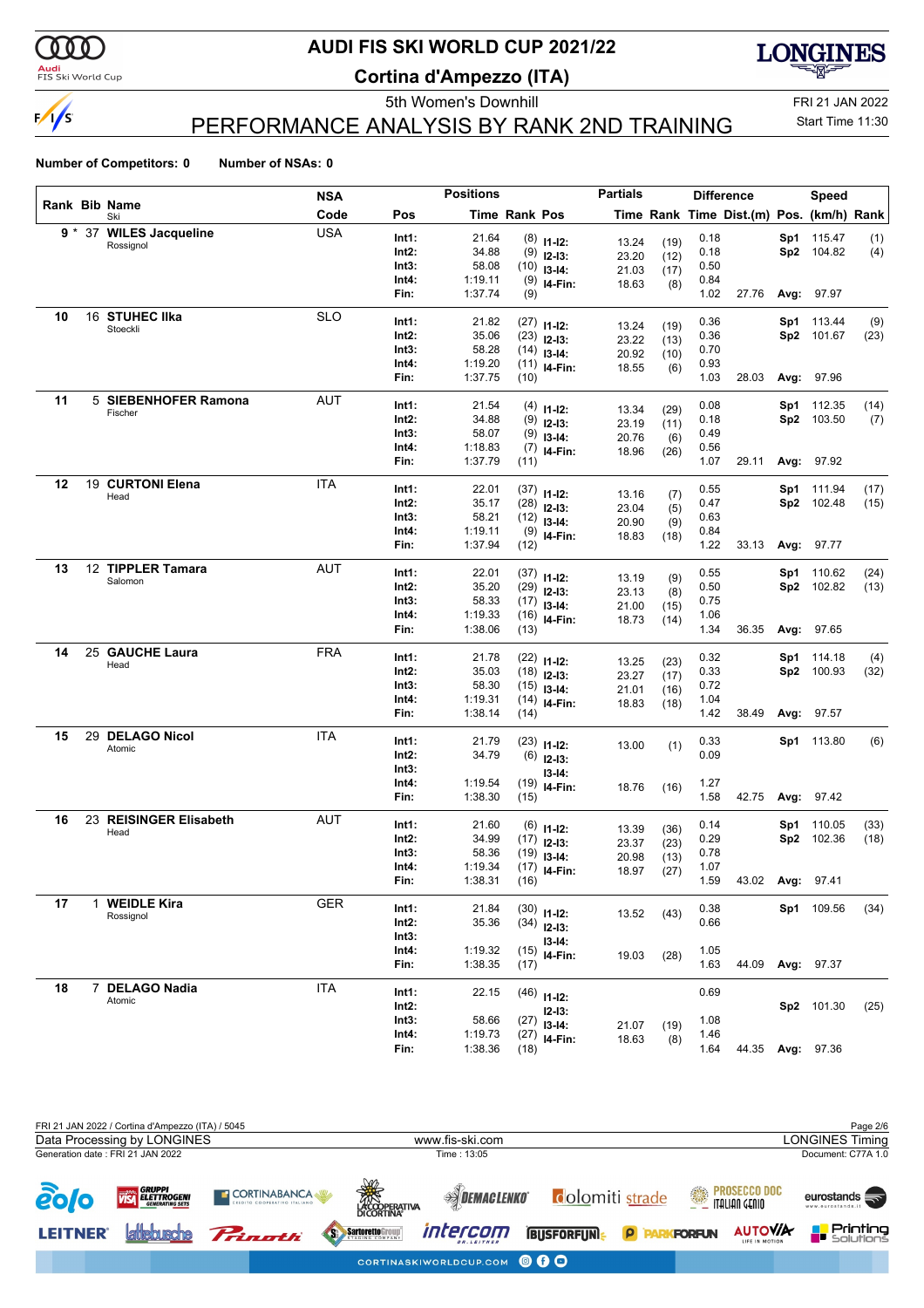

<mark>Audi</mark><br>FIS Ski World Cup

# **AUDI FIS SKI WORLD CUP 2021/22**

**Cortina d'Ampezzo (ITA)**



Start Time 11:30

5th Women's Downhill FRI 21 JAN 2022 PERFORMANCE ANALYSIS BY RANK 2ND TRAINING

|    |    |                                  | <b>NSA</b> |                | <b>Positions</b>   |               |                                | <b>Partials</b> |              |              | <b>Difference</b>                        |     | Speed             |      |
|----|----|----------------------------------|------------|----------------|--------------------|---------------|--------------------------------|-----------------|--------------|--------------|------------------------------------------|-----|-------------------|------|
|    |    | Rank Bib Name<br>Ski             | Code       | Pos            |                    | Time Rank Pos |                                |                 |              |              | Time Rank Time Dist.(m) Pos. (km/h) Rank |     |                   |      |
| 19 |    | 11 PUCHNER Mirjam                | AUT        | Int1:          | 22.37              |               | $(52)$ 11-12:                  | 13.23           | (17)         | 0.91         |                                          |     | Sp1 112.81        | (12) |
|    |    | Atomic                           |            | Int2:          | 35.60              |               | $(44)$ 12-13:                  | 23.46           | (29)         | 0.90         |                                          |     | Sp2 105.85        | (2)  |
|    |    |                                  |            | Int3:          | 59.06              |               | $(36)$ 13-14:                  | 20.86           | (8)          | 1.48         |                                          |     |                   |      |
|    |    |                                  |            | Int4:          | 1:19.92            |               | $(31)$ 14-Fin:                 | 18.46           | (3)          | 1.65         |                                          |     |                   |      |
|    |    |                                  |            | Fin:           | 1:38.38            | (19)          |                                |                 |              | 1.66         | 44.88                                    |     | Avg: 97.34        |      |
| 20 |    | 38 NUSSBAUMER Vanessa            | <b>AUT</b> | Int1:          | 21.51              |               | $(2)$ 11-12:                   | 13.19           |              | 0.05         |                                          |     | Sp1 112.06        | (15) |
|    |    | Head                             |            | Int2:          | 34.70              |               | $(1)$ 12-13:                   | 23.18           | (9)<br>(9)   | 0.00         |                                          |     | Sp2 100.94        | (30) |
|    |    |                                  |            | Int3:          | 57.88              |               | $(6)$ 13-14:                   | 21.33           | (30)         | 0.30         |                                          |     |                   |      |
|    |    |                                  |            | Int4:          | 1:19.21            |               | $(12)$ 14-Fin:                 | 19.23           | (38)         | 0.94         |                                          |     |                   |      |
|    |    |                                  |            | Fin:           | 1:38.44            | (20)          |                                |                 |              | 1.72         | 46.48                                    |     | Avg: 97.28        |      |
| 21 |    | 4 FLURY Jasmine                  | SUI        | Int1:          | 21.76              |               | $(18)$ 11-12:                  |                 |              | 0.30         |                                          |     | Sp1 112.63        | (13) |
|    |    | Fischer                          |            | Int2:          | 34.98              |               | $(16)$ 12-13:                  | 13.22<br>23.52  | (15)         | 0.28         |                                          |     | Sp2 100.57        | (35) |
|    |    |                                  |            | Int3:          | 58.50              |               | $(22)$ 13-14:                  | 21.06           | (30)<br>(18) | 0.92         |                                          |     |                   |      |
|    |    |                                  |            | Int4:          | 1:19.56            |               | $(21)$ 14-Fin:                 | 18.91           | (23)         | 1.29         |                                          |     |                   |      |
|    |    |                                  |            | Fin:           | 1:38.47            | (21)          |                                |                 |              | 1.75         | 47.27                                    |     | Avg: 97.25        |      |
| 22 |    | 17 GUT-BEHRAMI Lara              | SUI        | Int1:          | 22.23              |               |                                |                 |              | 0.77         |                                          | Sp1 | 51.22             | (54) |
|    |    | Head                             |            | Int2:          | 35.44              |               | $(49)$ 11-12:<br>$(39)$ 12-13: | 13.21           | (14)         | 0.74         |                                          |     | Sp2 100.96        | (29) |
|    |    |                                  |            | Int3:          | 58.69              |               | $(29)$ 13-14:                  | 23.25           | (15)         | 1.11         |                                          |     |                   |      |
|    |    |                                  |            | Int4:          | 1:19.68            |               | $(23)$ 14-Fin:                 | 20.99           | (14)         | 1.41         |                                          |     |                   |      |
|    |    |                                  |            | Fin:           | 1:38.48            | (22)          |                                | 18.80           | (17)         | 1.76         | 47.54                                    |     | Avg: 97.24        |      |
| 23 |    | 18 BASSINO Marta                 | ITA        |                |                    |               |                                |                 |              |              |                                          |     |                   |      |
|    |    | Salomon                          |            | Int1:          | 21.76              |               | $(18)$ 11-12:                  | 13.27           | (26)         | 0.30         |                                          |     | <b>Sp1</b> 111.07 | (20) |
|    |    |                                  |            | Int2:<br>Int3: | 35.03<br>58.36     |               | $(18)$ 12-13:                  | 23.33           | (19)         | 0.33         |                                          |     | Sp2 101.17        | (27) |
|    |    |                                  |            | Int4:          | 1:19.55            |               | $(19)$ 13-14:                  | 21.19           | (26)         | 0.78<br>1.28 |                                          |     |                   |      |
|    |    |                                  |            | Fin:           | 1:38.50            | (23)          | $(20)$ 14-Fin:                 | 18.95           | (25)         | 1.78         | 48.07                                    |     | Avg: 97.22        |      |
| 24 | 14 | <b>GAGNON Marie-Michele</b>      | CAN        |                |                    |               |                                |                 |              |              |                                          |     |                   |      |
|    |    | Head                             |            | Int1:          | 21.79              |               | $(23)$ 11-12:                  | 13.48           | (40)         | 0.33         |                                          |     | Sp1 109.27        | (36) |
|    |    |                                  |            | Int2:          | 35.27              |               | $(31)$ 12-13:                  | 23.64           | (34)         | 0.57         |                                          |     | Sp2 100.84        | (33) |
|    |    |                                  |            | Int3:          | 58.91              |               | $(32)$ 13-14:                  | 20.94           | (11)         | 1.33         |                                          |     |                   |      |
|    |    |                                  |            | Int4:<br>Fin:  | 1:19.85<br>1:38.53 | (24)          | $(30)$ 14-Fin:                 | 18.68           | (11)         | 1.58<br>1.81 | 48.86                                    |     | Avg: 97.19        |      |
|    |    |                                  |            |                |                    |               |                                |                 |              |              |                                          |     |                   |      |
| 25 |    | 49 MUZAFERIJA Elvedina<br>Atomic | <b>BIH</b> | Int1:          | 21.82              |               | $(27)$ 11-12:                  | 13.27           | (26)         | 0.36         |                                          |     | Sp1 110.35        | (31) |
|    |    |                                  |            | Int2:          | 35.09              |               | $(25)$ 12-13:                  | 23.61           | (33)         | 0.39         |                                          |     | Sp2 102.47        | (16) |
|    |    |                                  |            | Int3:          | 58.70              |               | $(30)$ 13-14:                  | 21.40           | (32)         | 1.12         |                                          |     |                   |      |
|    |    |                                  |            | Int4:          | 1:20.10            |               | $(34)$ 14-Fin:                 | 18.47           | (5)          | 1.83         |                                          |     |                   |      |
|    |    |                                  |            | Fin:           | 1:38.57            | (25)          |                                |                 |              | 1.85         | 49.92                                    |     | <b>Avg: 97.15</b> |      |
| 26 |    | 22 FEST Nadine                   | AUT        | Int1:          | 21.80              |               | $(26)$ 11-12:                  | 13.10           | (3)          | 0.34         |                                          |     | Sp1 110.55        | (26) |
|    |    | Rossignol                        |            | Int2:          | 34.90              |               | $(12)$ 12-13:                  | 23.35           | (22)         | 0.20         |                                          |     | Sp2 101.56        | (24) |
|    |    |                                  |            | Int3:          | 58.25              |               | $(13)$ 13-14:                  | 21.45           | (34)         | 0.67         |                                          |     |                   |      |
|    |    |                                  |            | Int4:          | 1:19.70            |               | $(24)$ 14-Fin:                 | 18.89           | (22)         | 1.43         |                                          |     |                   |      |
|    |    |                                  |            | Fin:           | 1:38.59            | (26)          |                                |                 |              | 1.87         | 50.45                                    |     | Avg: 97.13        |      |
| 26 |    | 20 SCHEYER Christine             | <b>AUT</b> | Int1:          | 21.96              |               | $(35)$ 11-12:                  |                 |              | 0.50         |                                          |     | Sp1 114.63        | (2)  |
|    |    | Head                             |            | $Int2$ :       | 35.09              |               | $(25)$ 12-13:                  | 13.13           | (5)          | 0.39         |                                          |     | Sp2 103.54        | (6)  |
|    |    |                                  |            | Int3:          | 58.54              |               | $(24)$ 13-14:                  | 23.45           | (28)         | 0.96         |                                          |     |                   |      |
|    |    |                                  |            | Int4:          | 1:19.71            |               | $(25)$ 14-Fin:                 | 21.17<br>18.88  | (25)<br>(21) | 1.44         |                                          |     |                   |      |
|    |    |                                  |            | Fin:           | 1:38.59            | (26)          |                                |                 |              | 1.87         | 50.45                                    |     | Avg: 97.13        |      |
|    |    | 28 * 51 WILKINSON Alix           | <b>USA</b> | Int1:          | 21.65              |               |                                |                 |              | 0.19         |                                          |     | Sp1 114.05        | (5)  |
|    |    |                                  |            | Int2:          | 34.88              |               | $(9)$ 11-12:<br>$(9)$ 12-13:   | 13.23           | (17)         | 0.18         |                                          |     | Sp2 105.06        | (3)  |
|    |    |                                  |            | Int3:          | 58.06              |               | $(8)$ 13-14:                   | 23.18           | (9)          | 0.48         |                                          |     |                   |      |
|    |    |                                  |            | Int4:          | 1:19.51            |               | $(18)$ 14-Fin:                 | 21.45           | (34)         | 1.24         |                                          |     |                   |      |
|    |    |                                  |            | Fin:           | 1:38.60            | (28)          |                                | 19.09           | (31)         | 1.88         | 50.72                                    |     | <b>Avg: 97.12</b> |      |
|    |    |                                  |            |                |                    |               |                                |                 |              |              |                                          |     |                   |      |

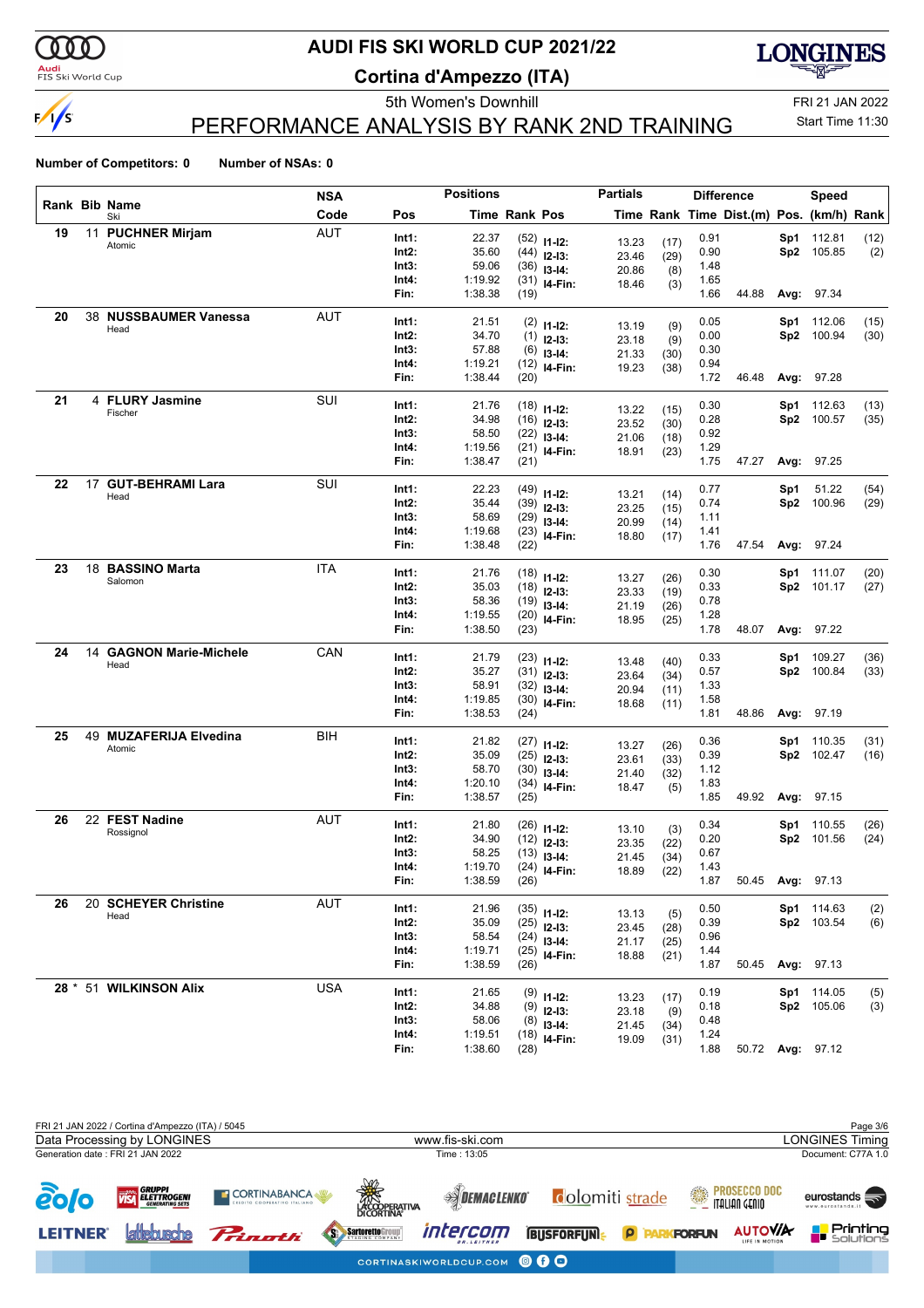

<mark>Audi</mark><br>FIS Ski World Cup

# **AUDI FIS SKI WORLD CUP 2021/22**

**Cortina d'Ampezzo (ITA)**



PERFORMANCE ANALYSIS BY RANK 2ND TRAINING

5th Women's Downhill FRI 21 JAN 2022 Start Time 11:30

|    |                              | <b>NSA</b> |                | <b>Positions</b>   |               |                | <b>Partials</b> |              |              | <b>Difference</b>                        |      | <b>Speed</b>             |             |
|----|------------------------------|------------|----------------|--------------------|---------------|----------------|-----------------|--------------|--------------|------------------------------------------|------|--------------------------|-------------|
|    | Rank Bib Name<br>Ski         | Code       | Pos            |                    | Time Rank Pos |                |                 |              |              | Time Rank Time Dist.(m) Pos. (km/h) Rank |      |                          |             |
| 29 | 32 HAASER Ricarda            | <b>AUT</b> | Int1:          | 21.77              |               | $(20)$ 11-12:  |                 | (13)         | 0.31         |                                          | Sp1  | 112.83                   | (11)        |
|    | Fischer                      |            | Int2:          | 34.97              |               | $(15)$ 12-13:  | 13.20<br>23.34  | (21)         | 0.27         |                                          | Sp2  | 98.31                    | (44)        |
|    |                              |            | Int3:          | 58.31              |               | $(16)$ 13-14:  | 21.40           | (32)         | 0.73         |                                          |      |                          |             |
|    |                              |            | Int4:          | 1:19.71            |               | $(25)$ 14-Fin: | 18.92           | (24)         | 1.44         |                                          |      |                          |             |
|    |                              |            | Fin:           | 1:38.63            | (29)          |                |                 |              | 1.91         | 51.51                                    |      | Avg: 97.09               |             |
| 30 | 27 MARSAGLIA Francesca       | ITA        | Int1:          | 22.06              |               | $(40)$ 11-12:  |                 |              | 0.60         |                                          | Sp1  | 111.00                   | (21)        |
|    | Salomon                      |            | Int2:          | 35.34              |               | $(33)$ 12-13:  | 13.28           | (28)         | 0.64         |                                          |      | Sp2 102.53               | (14)        |
|    |                              |            | Int3:          | 58.67              |               | $(28)$ 13-14:  | 23.33<br>21.13  | (19)<br>(23) | 1.09         |                                          |      |                          |             |
|    |                              |            | Int4:          | 1:19.80            |               | $(29)$ 14-Fin: | 19.19           | (35)         | 1.53         |                                          |      |                          |             |
|    |                              |            | Fin:           | 1:38.99            | (30)          |                |                 |              | 2.27         | 61.00                                    |      | Avg: 96.74               |             |
| 31 | 26 MIRADOLI Romane           | <b>FRA</b> | Int1:          | 21.82              |               | $(27)$ 11-12:  |                 |              | 0.36         |                                          | Sp1  | 109.35                   | (35)        |
|    | Dynastar                     |            | Int2:          | 35.16              |               | $(27)$ 12-13:  | 13.34           | (29)         | 0.46         |                                          |      | Sp2 103.17               | (11)        |
|    |                              |            | Int3:          | 58.55              |               | $(25)$ 13-14:  | 23.39           | (25)         | 0.97         |                                          |      |                          |             |
|    |                              |            | Int4:          | 1:19.76            |               | $(28)$ 14-Fin: | 21.21<br>19.40  | (27)         | 1.49         |                                          |      |                          |             |
|    |                              |            | Fin:           | 1:39.16            | (31)          |                |                 | (46)         | 2.44         | 65.45                                    |      | Avg: 96.57               |             |
| 32 | 10 NUFER Priska              | SUI        |                |                    |               |                |                 |              |              |                                          |      |                          |             |
|    | Dynastar                     |            | Int1:<br>Int2: | 22.21<br>35.76     |               | $(48)$ 11-12:  | 13.55           | (45)         | 0.75         |                                          | Sp1  | 111.37<br>Sp2 102.88     | (19)        |
|    |                              |            | Int3:          | 59.33              |               | $(47)$ 12-13:  | 23.57           | (32)         | 1.06<br>1.75 |                                          |      |                          | (12)        |
|    |                              |            | Int4:          | 1:20.49            |               | $(41)$ 13-14:  | 21.16           | (24)         | 2.22         |                                          |      |                          |             |
|    |                              |            | Fin:           | 1:39.24            | (32)          | $(38)$ 14-Fin: | 18.75           | (15)         | 2.52         | 67.55                                    | Avg: | 96.49                    |             |
| 33 | 34 MAIER Sabrina             | AUT        |                |                    |               |                |                 |              |              |                                          |      |                          |             |
|    | Atomic                       |            | Int1:          | 21.70              |               | $(15)$ 11-12:  | 13.34           | (29)         | 0.24         |                                          | Sp1  | 108.20                   | (40)        |
|    |                              |            | Int2:          | 35.04              |               | $(21)$ 12-13:  | 23.40           | (26)         | 0.34         |                                          |      | Sp2 100.94               | (30)        |
|    |                              |            | Int3:          | 58.44              |               | $(21)$ 13-14:  | 21.22           | (28)         | 0.86         |                                          |      |                          |             |
|    |                              |            | Int4:<br>Fin:  | 1:19.66<br>1:39.25 | (33)          | $(22)$ 14-Fin: | 19.59           | (50)         | 1.39<br>2.53 | 67.81                                    | Avg: | 96.48                    |             |
|    |                              |            |                |                    |               |                |                 |              |              |                                          |      |                          |             |
| 33 | 31 HOERNBLAD Lisa<br>Fischer | <b>SWE</b> | Int1:          | 21.71              |               | $(16)$ 11-12:  | 13.53           | (44)         | 0.25         |                                          | Sp1  | 104.74                   | (50)        |
|    |                              |            | Int2:          | 35.24              |               | $(30)$ 12-13:  | 23.73           | (36)         | 0.54         |                                          | Sp2  | 96.90                    | (48)        |
|    |                              |            | Int3:          | 58.97              |               | $(34)$ 13-14:  | 21.56           | (39)         | 1.39         |                                          |      |                          |             |
|    |                              |            | Int4:          | 1:20.53            |               | $(40)$ 14-Fin: | 18.72           | (13)         | 2.26         |                                          |      |                          |             |
|    |                              |            | Fin:           | 1:39.25            | (33)          |                |                 |              | 2.53         | 67.81                                    | Avg: | 96.48                    |             |
| 35 | 46 CERUTTI Camille           | <b>FRA</b> | Int1:          | 22.10              |               | $(43)$ 11-12:  | 13.45           | (38)         | 0.64         |                                          | Sp1  | 105.23                   | (47)        |
|    | Atomic                       |            | Int2:          | 35.55              |               | $(42)$ 12-13:  | 23.26           | (16)         | 0.85         |                                          |      | Sp2 101.04               | (28)        |
|    |                              |            | Int3:          | 58.81              |               | $(31)$ 13-14:  | 21.12           | (22)         | 1.23         |                                          |      |                          |             |
|    |                              |            | Int4:          | 1:19.93            |               | $(32)$ 14-Fin: | 19.33           | (42)         | 1.66         |                                          |      |                          |             |
|    |                              |            | Fin:           | 1:39.26            | (35)          |                |                 |              | 2.54         | 68.07                                    | Avg: | 96.47                    |             |
| 36 | <b>41 ROBINSON Alice</b>     | <b>NZL</b> | Int1:          | 22.08              |               | $(42)$ 11-12:  |                 |              | 0.62         |                                          | Sp1  | 106.88                   | (45)        |
|    | Voelkl                       |            | Int2:          | 35.66              |               | $(46)$ 12-13:  | 13.58           | (47)         | 0.96         |                                          |      | Sp2 102.08               | (19)        |
|    |                              |            | Int3:          | 59.03              |               | $(35)$ 13-14:  | 23.37<br>21.27  | (23)<br>(29) | 1.45         |                                          |      |                          |             |
|    |                              |            | Int4:          | 1:20.30            |               | $(36)$ 14-Fin: | 19.05           | (30)         | 2.03         |                                          |      |                          |             |
|    |                              |            | Fin:           | 1:39.35            | (36)          |                |                 |              | 2.63         |                                          |      | 70.42 Avg: 96.39         |             |
| 36 | 24 SUTER Jasmina             | SUI        |                |                    |               |                |                 |              |              |                                          |      |                          |             |
|    | Stoeckli                     |            | Int1:<br>Int2: | 22.01<br>35.36     |               | $(37)$ 11-12:  | 13.35           | (33)         | 0.55<br>0.66 |                                          |      | Sp1 110.69<br>Sp2 103.50 | (23)<br>(7) |
|    |                              |            | Int3:          | 59.12              |               | $(34)$ 12-13:  | 23.76           | (38)         | 1.54         |                                          |      |                          |             |
|    |                              |            | Int4:          | 1:20.21            |               | $(37)$ 13-14:  | 21.09           | (20)         | 1.94         |                                          |      |                          |             |
|    |                              |            | Fin:           | 1:39.35            | (36)          | $(35)$ 14-Fin: | 19.14           | (33)         | 2.63         | 70.42                                    | Avg: | 96.39                    |             |
| 38 | 36 GAUTHIER Tiffany          | <b>FRA</b> |                |                    |               |                |                 |              |              |                                          |      |                          |             |
|    | Rossignol                    |            | Int1:          | 21.94              |               | $(32)$ 11-12:  | 13.57           | (46)         | 0.48         |                                          | Sp1  | 108.91                   | (37)        |
|    |                              |            | Int2:          | 35.51              |               | $(41)$ 12-13:  | 23.42           | (27)         | 0.81         |                                          |      | Sp2 97.94                | (45)        |
|    |                              |            | Int3:          | 58.93              |               | $(33)$ 13-14:  | 21.56           | (39)         | 1.35         |                                          |      |                          |             |
|    |                              |            | Int4:<br>Fin:  | 1:20.49<br>1:39.68 |               | $(38)$ 14-Fin: | 19.19           | (35)         | 2.22<br>2.96 | 78.99                                    |      |                          |             |
|    |                              |            |                |                    | (38)          |                |                 |              |              |                                          |      | Avg: 96.07               |             |

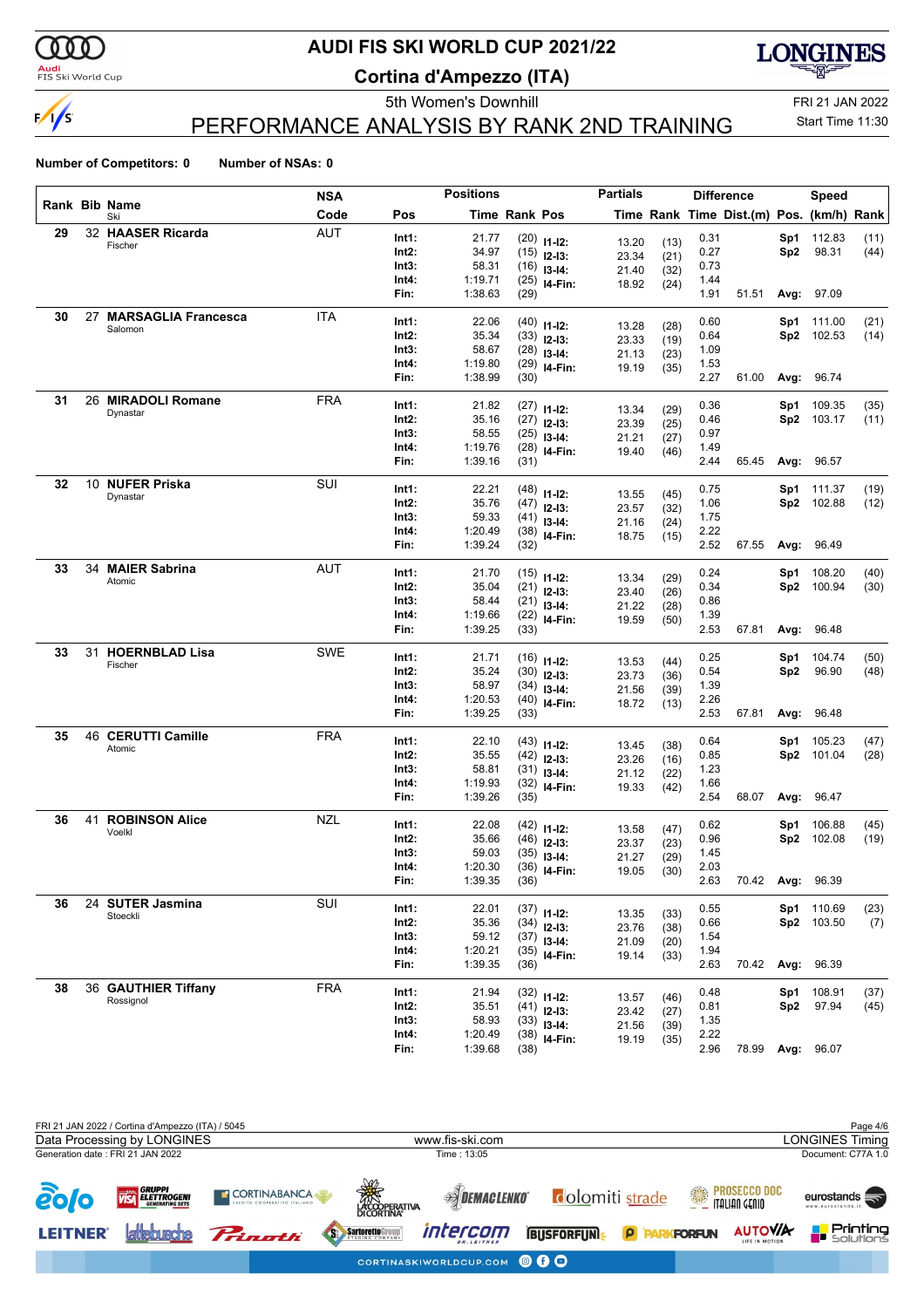

<mark>Audi</mark><br>FIS Ski World Cup

# **AUDI FIS SKI WORLD CUP 2021/22**

**Cortina d'Ampezzo (ITA)**



PERFORMANCE ANALYSIS BY RANK 2ND TRAINING

5th Women's Downhill FRI 21 JAN 2022 Start Time 11:30

|      |         |                          | <b>NSA</b> |                | <b>Positions</b> |                      |                                 | <b>Partials</b> |              |              | <b>Difference</b>                        |                 | Speed                   |              |
|------|---------|--------------------------|------------|----------------|------------------|----------------------|---------------------------------|-----------------|--------------|--------------|------------------------------------------|-----------------|-------------------------|--------------|
|      |         | Rank Bib Name<br>Ski     | Code       | Pos            |                  | <b>Time Rank Pos</b> |                                 |                 |              |              | Time Rank Time Dist.(m) Pos. (km/h) Rank |                 |                         |              |
| 39   | 39      | <b>DURRER Delia</b>      | SUI        | Int1:          | 21.63            |                      | $(7)$ 11-12:                    |                 |              | 0.17         |                                          | Sp1             | 110.41                  | (28)         |
|      |         | Head                     |            | Int2:          | 34.82            |                      | $(8)$ 12-13:                    | 13.19<br>23.68  | (9)<br>(35)  | 0.12         |                                          | Sp2             | 103.38                  | (9)          |
|      |         |                          |            | Int3:          | 58.50            |                      | $(22)$ 13-14:                   | 21.93           | (48)         | 0.92         |                                          |                 |                         |              |
|      |         |                          |            | Int4:          | 1:20.43          |                      | $(37)$ 14-Fin:                  | 19.27           | (40)         | 2.16         |                                          |                 |                         |              |
|      |         |                          |            | Fin:           | 1:39.70          | (39)                 |                                 |                 |              | 2.98         | 79.51                                    |                 | <b>Avg: 96.05</b>       |              |
| 40   |         | 35 AGER Christina        | AUT        | Int1:          | 21.68            |                      | $(12)$ 11-12:                   |                 |              | 0.22         |                                          | Sp1             | 110.07                  | (32)         |
|      |         | Atomic                   |            | Int2:          | 35.03            |                      | $(18)$ 12-13:                   | 13.35           | (33)         | 0.33         |                                          | Sp2             | 103.30                  | (10)         |
|      |         |                          |            | Int3:          | 58.56            |                      | $(26)$ 13-14:                   | 23.53<br>21.37  | (31)         | 0.98         |                                          |                 |                         |              |
|      |         |                          |            | Int4:          | 1:19.93          |                      | $(32)$ 14-Fin:                  | 19.78           | (31)<br>(54) | 1.66         |                                          |                 |                         |              |
|      |         |                          |            | Fin:           | 1:39.71          | (40)                 |                                 |                 |              | 2.99         | 79.77                                    |                 | Avg: 96.04              |              |
| 41   | 48      | <b>MELESI Roberta</b>    | <b>ITA</b> | Int1:          | 22.06            |                      | $(40)$ 11-12:                   |                 |              | 0.60         |                                          | Sp1             | 108.34                  | (39)         |
|      |         | Dynastar                 |            | Int2:          | 35.31            |                      | $(32)$ 12-13:                   | 13.25           | (23)         | 0.61         |                                          | Sp <sub>2</sub> | 98.71                   | (43)         |
|      |         |                          |            | Int3:          | 59.15            |                      | $(38)$ 13-14:                   | 23.84           | (40)         | 1.57         |                                          |                 |                         |              |
|      |         |                          |            | Int4:          | 1:20.66          |                      | $(41)$ 14-Fin:                  | 21.51<br>19.25  | (37)         | 2.39         |                                          |                 |                         |              |
|      |         |                          |            | Fin:           | 1:39.91          | (41)                 |                                 |                 | (39)         | 3.19         | 84.93                                    |                 | Avg: 95.85              |              |
| 42   |         | 53 ERRARD Anouck         | <b>FRA</b> | Int1:          | 21.95            |                      |                                 |                 |              | 0.49         |                                          | Sp1             | 107.01                  | (44)         |
|      |         |                          |            | Int2:          | 35.41            |                      | $(34)$ 11-12:<br>$(37)$ 12-13:  | 13.46           | (39)         | 0.71         |                                          | Sp2             | 101.75                  | (22)         |
|      |         |                          |            | Int3:          | 59.15            |                      | $(38)$ 13-14:                   | 23.74           | (37)         | 1.57         |                                          |                 |                         |              |
|      |         |                          |            | Int4:          | 1:20.70          |                      | $(42)$ 14-Fin:                  | 21.55           | (38)         | 2.43         |                                          |                 |                         |              |
|      |         |                          |            | Fin:           | 1:39.98          | (42)                 |                                 | 19.28           | (41)         | 3.26         | 86.73                                    |                 | Avg: 95.78              |              |
| 43   |         | 52 FLECKENSTEIN Stefanie | CAN        | Int1:          | 21.74            |                      |                                 |                 |              | 0.28         |                                          | Sp1             | 108.09                  | (41)         |
|      |         | Rossignol                |            | Int2:          | 34.96            |                      | $(17)$ 11-12:<br>$(14)$ 12-13:  | 13.22           | (15)         | 0.26         |                                          | Sp2             | 95.92                   | (50)         |
|      |         |                          |            | Int3:          | 59.23            |                      | $(40)$ 13-14:                   | 24.27           | (50)         | 1.65         |                                          |                 |                         |              |
|      |         |                          |            | Int4:          | 1:21.11          |                      | $(45)$ 14-Fin:                  | 21.88           | (47)         | 2.84         |                                          |                 |                         |              |
|      |         |                          |            | Fin:           | 1:40.28          | (43)                 |                                 | 19.17           | (34)         | 3.56         | 94.43                                    |                 | Avg: 95.49              |              |
| 44   | 40      | <b>PLESHKOVA Julia</b>   | <b>RUS</b> | Int1:          | 21.77            |                      |                                 |                 |              | 0.31         |                                          | Sp1             | 101.13                  | (53)         |
|      |         | Head                     |            | Int2:          | 35.39            |                      | $(20)$ 11-12:                   | 13.62           | (49)         | 0.69         |                                          | Sp2             | 99.98                   | (40)         |
|      |         |                          |            | Int3:          | 59.39            |                      | $(36)$ 12-13:                   | 24.00           | (46)         | 1.81         |                                          |                 |                         |              |
|      |         |                          |            | Int4:          | 1:21.02          |                      | $(42)$ 13-14:<br>$(43)$ 14-Fin: | 21.63           | (43)         | 2.75         |                                          |                 |                         |              |
|      |         |                          |            | Fin:           | 1:40.43          | (44)                 |                                 | 19.41           | (47)         | 3.71         | 98.26                                    |                 | Avg: 95.35              |              |
|      | 45 * 57 | <b>PICHLER Karoline</b>  | <b>ITA</b> | Int1:          | 22.43            |                      |                                 |                 |              | 0.97         |                                          | Sp1             | 110.78                  | (22)         |
|      |         | Head                     |            | Int2:          | 35.93            |                      | $(53)$ 11-12:                   | 13.50           | (42)         | 1.23         |                                          |                 | Sp2 100.07              | (38)         |
|      |         |                          |            | Int3:          | 59.86            |                      | $(52)$ 12-13:<br>$(49)$ 13-14:  | 23.93           | (42)         | 2.28         |                                          |                 |                         |              |
|      |         |                          |            | Int4:          | 1:21.50          |                      | $(48)$ 14-Fin:                  | 21.64           | (44)         | 3.23         |                                          |                 |                         |              |
|      |         |                          |            | Fin:           | 1:40.63          | (45)                 |                                 | 19.13           | (32)         |              | 3.91 103.35                              |                 | <b>Avg: 95.16</b>       |              |
| 46   |         | 54 REMME Roni            | CAN        | Int1:          | 22.10            |                      |                                 |                 |              | 0.64         |                                          | Sp1             | 110.53                  | (27)         |
|      |         | Head                     |            | Int2:          | 35.47            |                      | $(43)$ 11-12:                   | 13.37           | (35)         | 0.77         |                                          |                 | Sp2 100.51              | (37)         |
|      |         |                          |            | Int3:          | 59.53            |                      | $(40)$ 12-13:<br>$(44)$ 13-14:  | 24.06           | (47)         | 1.95         |                                          |                 |                         |              |
|      |         |                          |            | Int4:          | 1:21.03          |                      | $(44)$ <sub>14-Fin:</sub>       | 21.50           | (36)         | 2.76         |                                          |                 |                         |              |
|      |         |                          |            | Fin:           | 1:40.69          | (46)                 |                                 | 19.66           | (52)         |              | 3.97 104.88                              |                 | <b>Avg: 95.10</b>       |              |
| 47 * |         | 47 SMALL Greta           | <b>AUS</b> | Int1:          | 22.25            |                      |                                 |                 |              |              |                                          |                 |                         |              |
|      |         | Atomic                   |            | Int2:          | 35.59            |                      | $(50)$ 11-12:                   | 13.34           | (29)         | 0.79<br>0.89 |                                          |                 | Sp1 110.36<br>Sp2 97.92 | (30)<br>(46) |
|      |         |                          |            | Int3:          | 59.39            |                      | $(43)$ 12-13:<br>$(42)$ 13-14:  | 23.80           | (39)         | 1.81         |                                          |                 |                         |              |
|      |         |                          |            | Int4:          | 1:21.67          |                      | $(51)$ 14-Fin:                  | 22.28           | (51)         | 3.40         |                                          |                 |                         |              |
|      |         |                          |            | Fin:           | 1:40.70          | (47)                 |                                 | 19.03           | (28)         |              | 3.98 105.13                              |                 | Avg: 95.09              |              |
| 48 * |         | 33 CASHMAN Keely         | <b>USA</b> |                |                  |                      |                                 |                 |              |              |                                          |                 |                         |              |
|      |         | Rossignol                |            | Int1:<br>Int2: | 21.90<br>35.90   |                      | $(31)$ 11-12:                   | 14.00           | (55)         | 0.44<br>1.20 |                                          | Sp1             | 107.84<br>Sp2 100.54    | (42)         |
|      |         |                          |            | Int3:          | 59.83            |                      | $(50)$ 12-13:                   | 23.93           | (42)         | 2.25         |                                          |                 |                         | (36)         |
|      |         |                          |            | Int4:          | 1:21.40          |                      | $(48)$ 13-14:                   | 21.57           | (41)         | 3.13         |                                          |                 |                         |              |
|      |         |                          |            | Fin:           | 1:40.74          | (48)                 | $(46)$ 14-Fin:                  | 19.34           | (43)         |              | 4.02 106.15                              |                 | Avg: 95.06              |              |
|      |         |                          |            |                |                  |                      |                                 |                 |              |              |                                          |                 |                         |              |